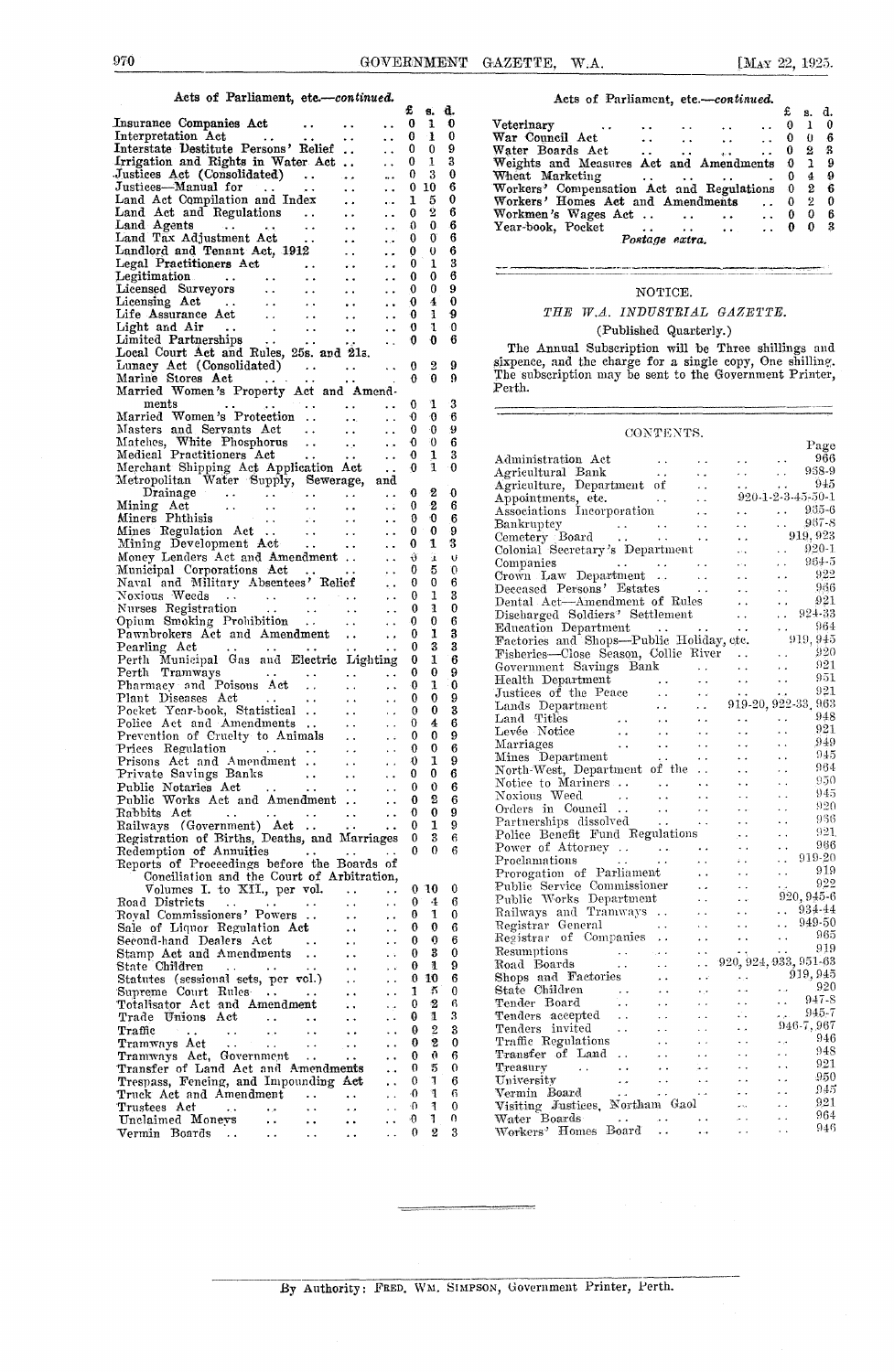

# Government Gazette

## PERTH, FRIDAY, 22 MAY 1925 No. 22

© STATE OF WESTERN AUSTRALIA

## **CONTENTS**

Administration Act Agricultural Bank Agriculture, Department of Appointments Associations Incorporation Bankruptcy Cemetery Board Colonial Secretary's Department Companies Crown Law Department Deceased Persons' Estates Dental Act—Amendment of Rules Discharged Soldiers' Settlement Education Department Factories and Shops—Public Holidays, etc. Fisheries—Close Season, Collie River Government Savings Bank Health Department Justices of the Peace Lands Department Land Titles Levee Notice Marriages Mines Department North-West, Department of the Notice to Mariners Noxious Weeds Orders in Council Partnerships dissolved Police Benefit Fund—Regulations Power of Attorney Proclamations Prorogation of Parliament Public Service Commissioner Public Works Department Railways and Tramways Registrar General Registrar of Companies Resumptions Road Boards Shops and Factories